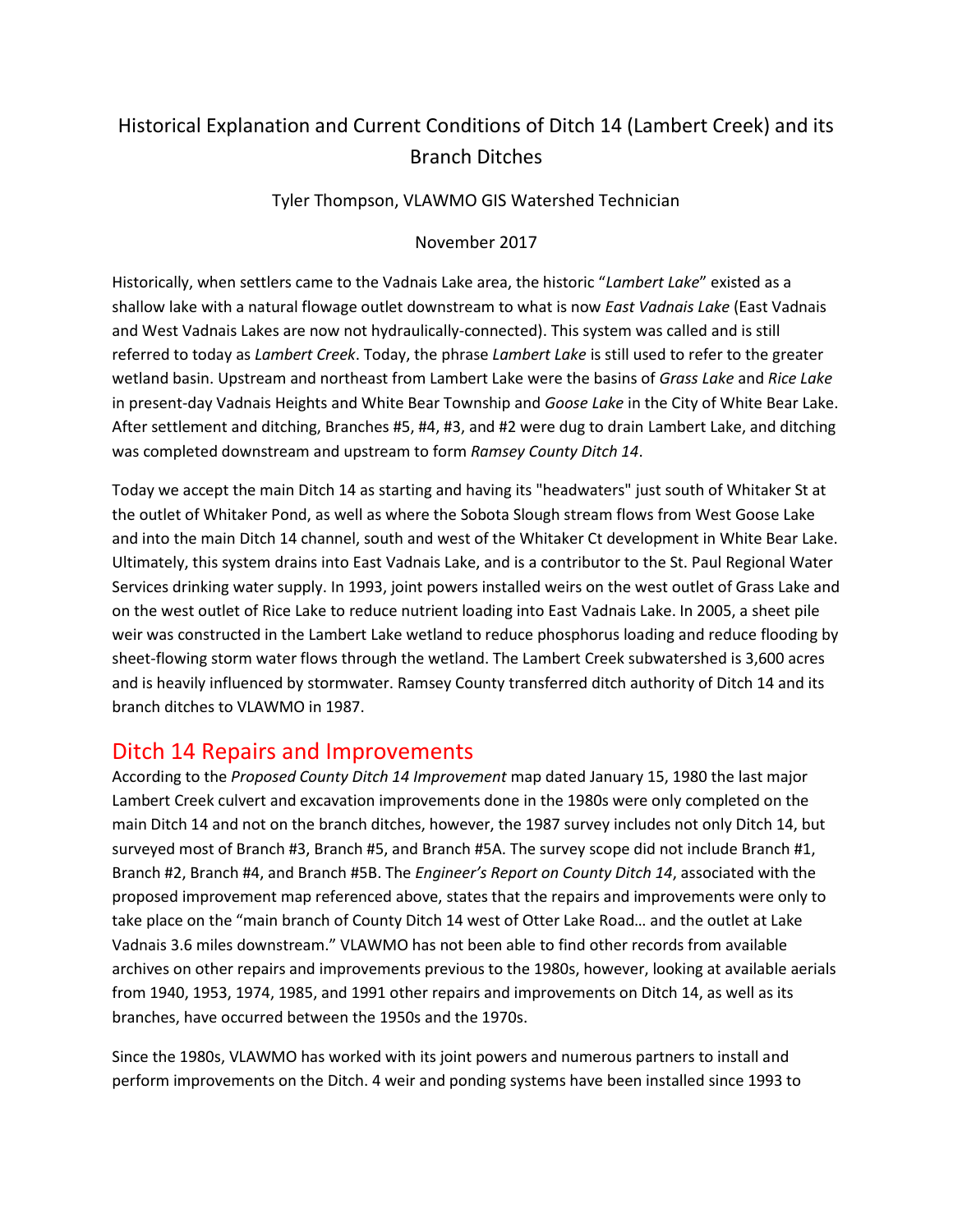increase storage capacity, reduce flooding, and reduce nutrient export downstream to East Vadnais Lake. The have also been 5 streambank restorations implemented on the system since 2010.

## Ditch 13 – White Bear Lake

What was historically termed "Dillon(s) Ditch, Ditch #13 or Ditch #3" in the past is now referred to as *Ditch 13* by VLAWMO as recognized in its 2017-2026 Comprehensive Water Management Plan. The Ditch was buried sometime in the late 70s or early 1980s as a 96" RCP that runs from 5<sup>th</sup> Street in White Bear Lake into the forebay of Whitaker Pond on Whitaker Street, at a length of just under ¾ mile. The watershed area of Ditch 13 and Whitaker Pond is about 640 acres of residential drainage. Before Whitaker Pond was originally constructed in the 1990s, and reconstructed in 2010, Ditch 13 connected directly to Ditch 14. Though undersized, the Pond provides storage capacity and good TSS removal.

## Branch #1 – White Bear Township

What we now consider Branch Ditch #1 in the north side of Rice Lake was the old extent of where Ramsey County Ditch 14 ended, and what we now consider as Ditch 14 and Lambert Creek that runs into Rice Lake from the east, goes under Otter Lake Rd and up to Whitaker Pond in White Bear Lake. Branch #1 still exists today, though it looks as though it hasn't been maintained since the early 1940s or 50s. The Branch #1 now funnels water from the apartment complex to the north into Rice Lake. This area was last explored by VLAWMO staff in 2016 as part of the Lambert Creek Bacteria Study.

# Branch #2 – Vadnais Heights

Branch Ditch #2 that runs south of the Grass Lake wetland, east of 35E, and south under Labore Rd in an "L" shape also appears to have last been maintained in the 1970s. This Branch has not been known to have been recently inspected, except for a recent wetland delineation done in 2016 for development of storage units south of Ditch #2.

### Branch #3 – Vadnais Heights

Looking at Branch #3, the 1940 aerial shows it's oldest footprint extended west past what is now Oakcrest Drive and almost to what is now Jay Way. However, what looks like the last cleaning of Branch #3 west of Clover Ave was done in the 1970s and only about as far west as today's Kaitlin Drive extends, to what is accepted and historically documented as the Branch's "legal" extent. East of Clover Ave it appears that Branch #3 was maintained about 700 feet east in the 1980s, but it doesn't look like the rest of Branch #3 going through the Lambert Lake wetland and linking up with the main Ditch #14 has been excavated or maintained since the 1953 aerial.

Branch #3 flows southeast under Clover Ave, through upper Lambert wetland, then south under County Rd F and into the main Lambert Lake wetland and connects to the main Ditch 14 channel just after the Lambert Lake weir.